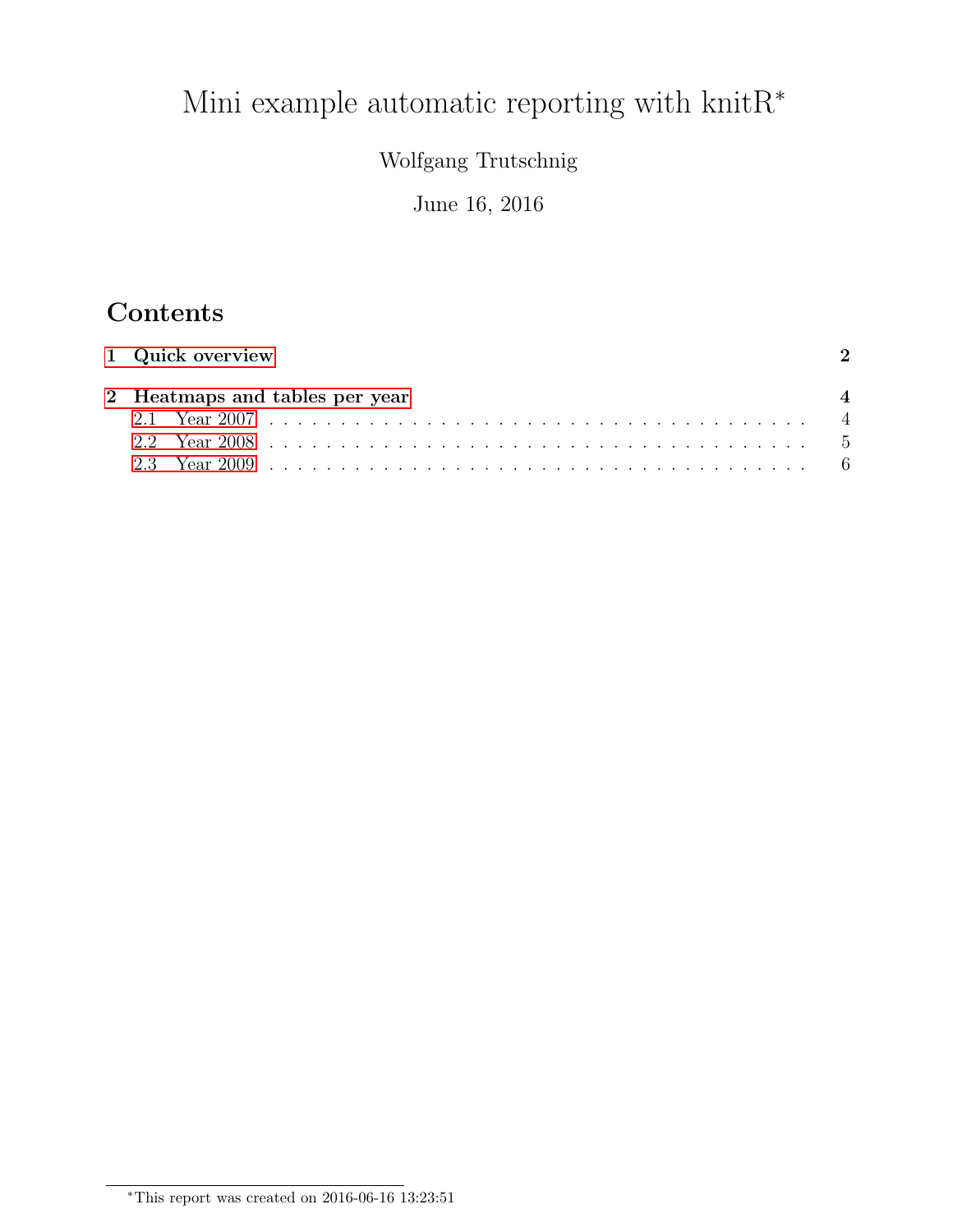## <span id="page-1-0"></span>1 Quick overview

| ymd        | weekday | nr_weekday | sum_out | holiday |
|------------|---------|------------|---------|---------|
| 2007-01-01 | Mon     |            | 4040    | 1.00    |
| 2007-01-02 | Tue     | 2          | 22760   | 1.50    |
| 2007-01-03 | Wed     | 3          | 18810   | 0.00    |
| 2007-01-04 | Thu     | 4          | 24910   | 0.00    |
| 2007-01-05 | Fri     | 5          | 25650   | 0.50    |
| 2007-01-06 | Sat     | 6          | 5650    | 1.00    |

<span id="page-1-1"></span>Table 1: First six lines of the dataset

The dataset (see Table [1\)](#page-1-1) contains daily withdrawn amounts in the period from 2007-01-01 till 2009-12-31 (30 entries are missing). We expect weekdays and holidays to have a strong influence on withdrawn amounts and, additionally, to see an impact of the financial crisis starting with autumn 2008. Figure [1,](#page-1-2) Figure [2](#page-2-0) as well as Table [2](#page-2-1) confirm this suspicion.



<span id="page-1-2"></span>Figure 1: Boxplot per day of week and year, the medians are also printed in Table [2](#page-2-1)

Consindering all years together the median withdrawn amount is  $13060 \in \mathfrak{m}$  Mondays, 14315  $\in$  on Tuesdays, 12525  $\in$  on Wednesdays, 13200  $\in$  on Thursdays, 16630  $\in$  on Fridays, 10950  $\in$  on Saturdays, and 5490  $\in$  on Sundays.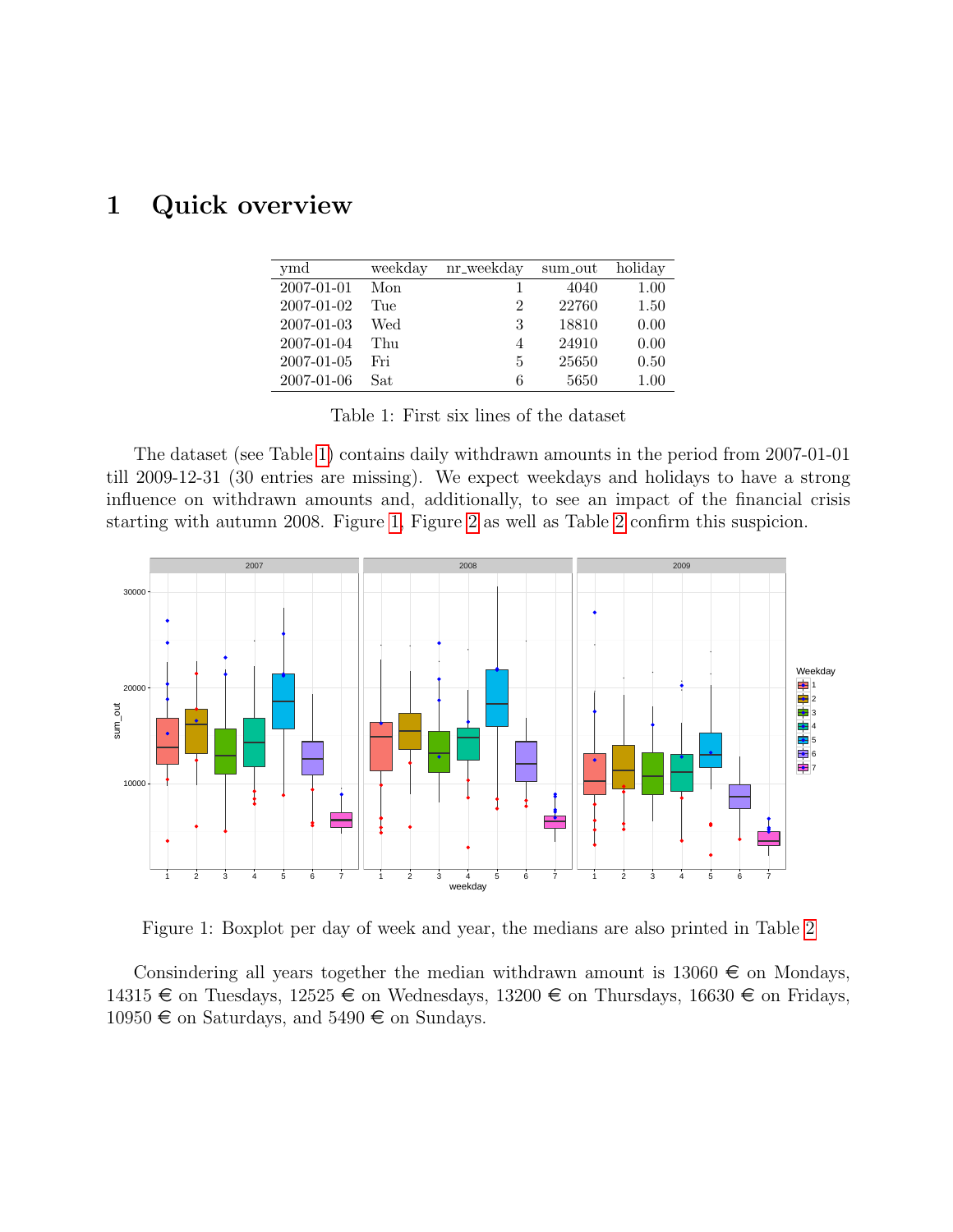<span id="page-2-1"></span>

| weekday      | year | $sum\_out$ |
|--------------|------|------------|
| Mon          | 2007 | 13820.00   |
| Mon          | 2008 | 14910.00   |
| Mon          | 2009 | 10260.00   |
| Tue          | 2007 | 16190.00   |
| Tue          | 2008 | 15490.00   |
| Tue          | 2009 | 11360.00   |
| Wed          | 2007 | 12950.00   |
| Wed          | 2008 | 13230.00   |
| Wed          | 2009 | 10810.00   |
| Thu          | 2007 | 14280.00   |
| Thu          | 2008 | 14830.00   |
| Thu          | 2009 | 11230.00   |
| Fri          | 2007 | 18565.00   |
| Fri          | 2008 | 18355.00   |
| Fri          | 2009 | 13045.00   |
| Sat          | 2007 | 12570.00   |
| Sat          | 2008 | 12085.00   |
| $_{\rm Sat}$ | 2009 | 8660.00    |
| Sun          | 2007 | 6210.00    |
| $_{\rm Sun}$ | 2008 | 6090.00    |
| Sun          | 2009 | 4000.00    |

Table 2: Median withdrawn amount per year and day of week



<span id="page-2-0"></span>Figure 2: Boxplot per month, the impact of the financial crisis starting with autumn 2008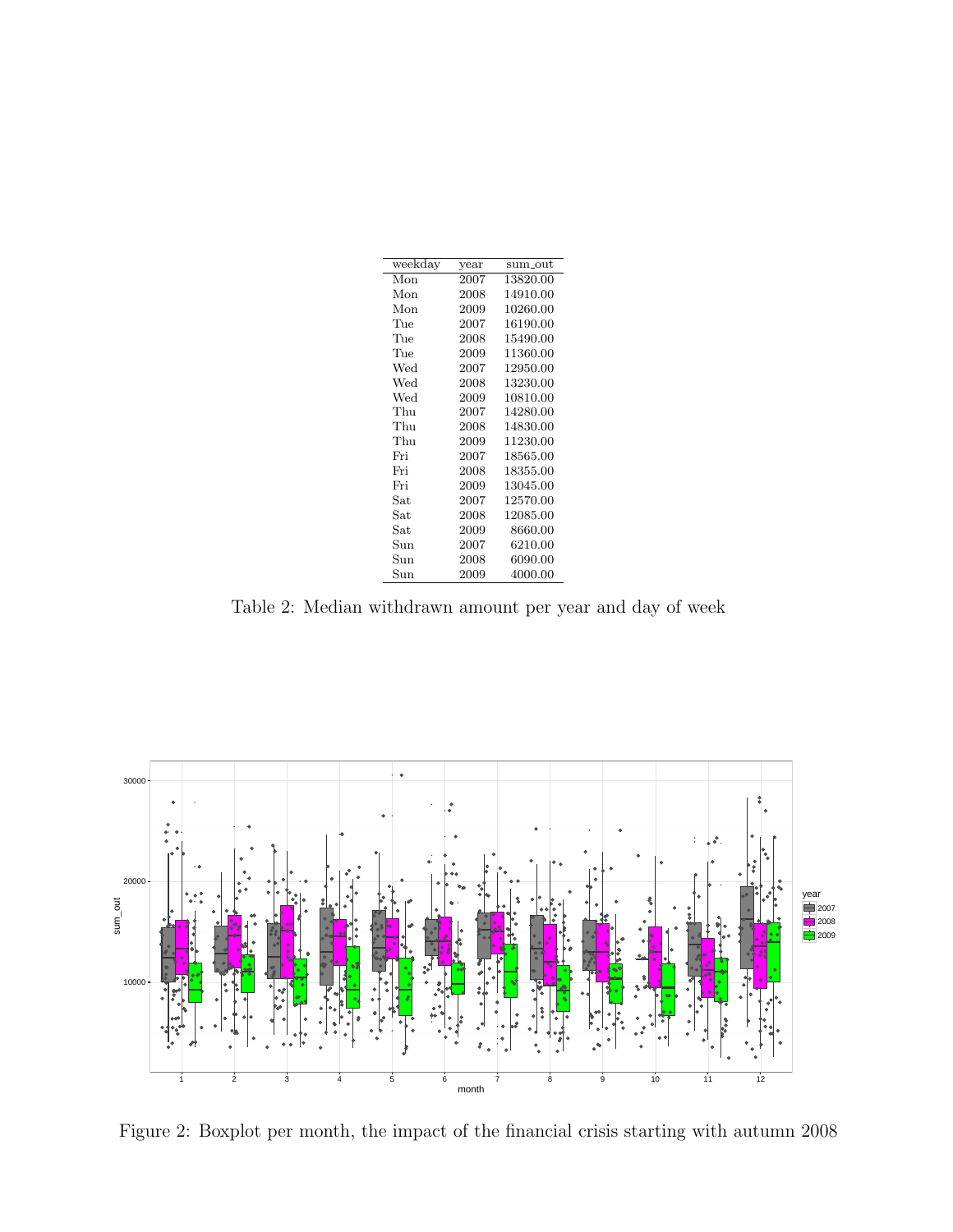## <span id="page-3-0"></span>2 Heatmaps and tables per year

In the following we produce individual heatmaps and tabular summaries for every year in the dataset.



#### <span id="page-3-1"></span>2.1 Year 2007

Figure 3: Heatmap Year 2007

| nr_weekday     | weekday | sum_out.mean | sum_out.median | sum_out.sd |
|----------------|---------|--------------|----------------|------------|
|                | Mon     | 14655.51     | 13820.00       | 4131.91    |
| $\overline{2}$ | Tue     | 15553.19     | 16190.00       | 3339.58    |
| 3              | Wed     | 13767.02     | 12950.00       | 3794.76    |
| 4              | Thu     | 14460.21     | 14280.00       | 3643.58    |
| 5.             | Fri     | 18976.04     | 18565.00       | 4237.93    |
| 6              | Sat     | 12525.83     | 12570.00       | 2534.68    |
|                | Sun     | 6344.17      | 6210.00        | 1134.37    |

Table 3: Summary year 2007

The biggest withdrawn amount in 2007 was 28320 $\in$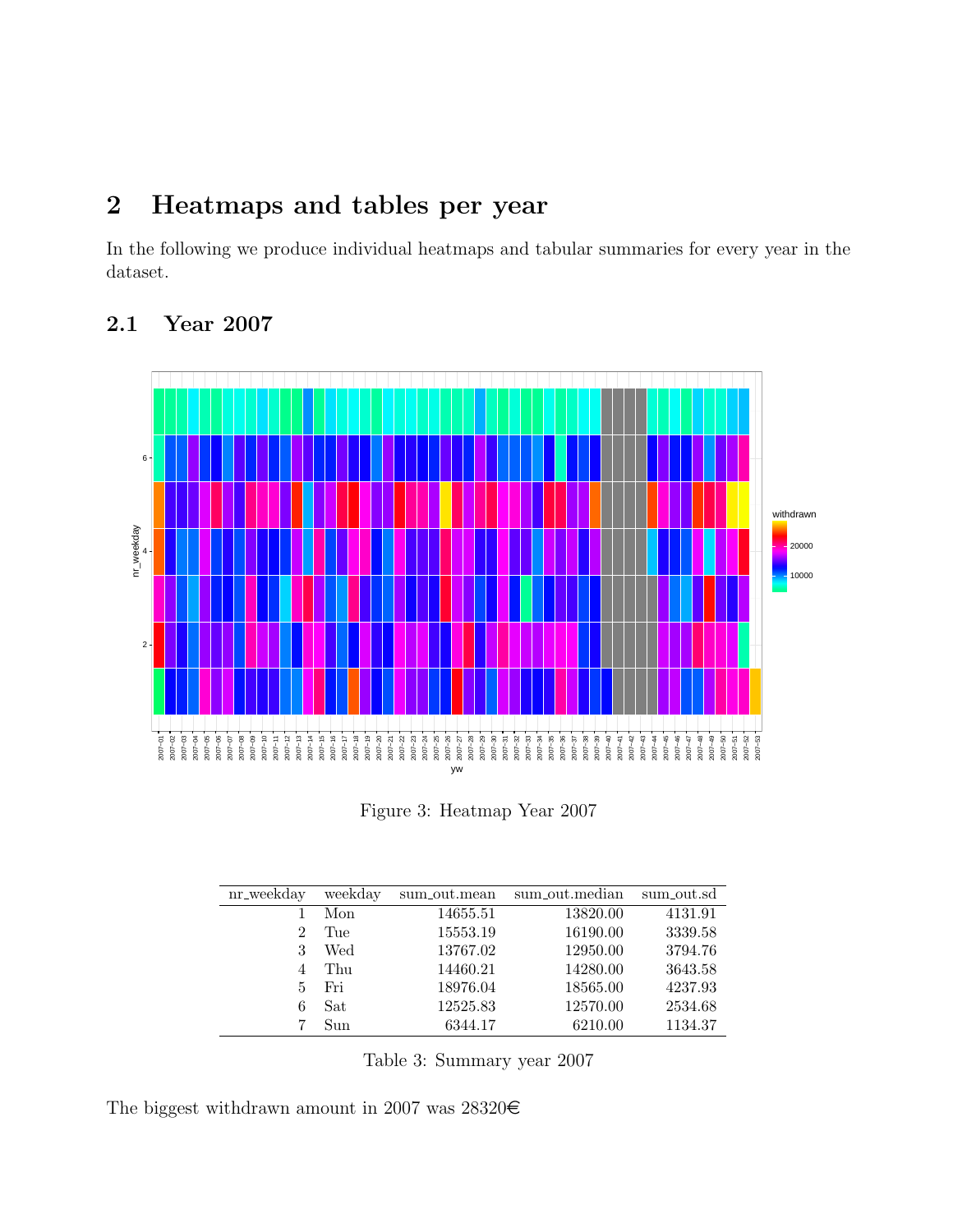#### <span id="page-4-0"></span>2.2 Year 2008



Figure 4: Heatmap Year 2008

| nr_weekday | weekday | sum_out.mean | sum_out.median | sum_out.sd |
|------------|---------|--------------|----------------|------------|
|            | Mon     | 14187.12     | 14910.00       | 4414.79    |
| 2          | Tue     | 15544.53     | 15490.00       | 3510.02    |
| 3          | Wed     | 13810.57     | 13230.00       | 3448.05    |
|            | Thu     | 14428.46     | 14830.00       | 3232.05    |
| 5          | Fri     | 18596.35     | 18355.00       | 4532.53    |
| 6          | Sat     | 12396.73     | 12085.00       | 2918.13    |
|            | Sun     | 6111.73      | 6090.00        | 1179.82    |

Table 4: Summary year 2008

The biggest withdrawn amount in 2008 was  $30560\textnormal{\textbf{\textrm{C}}}$